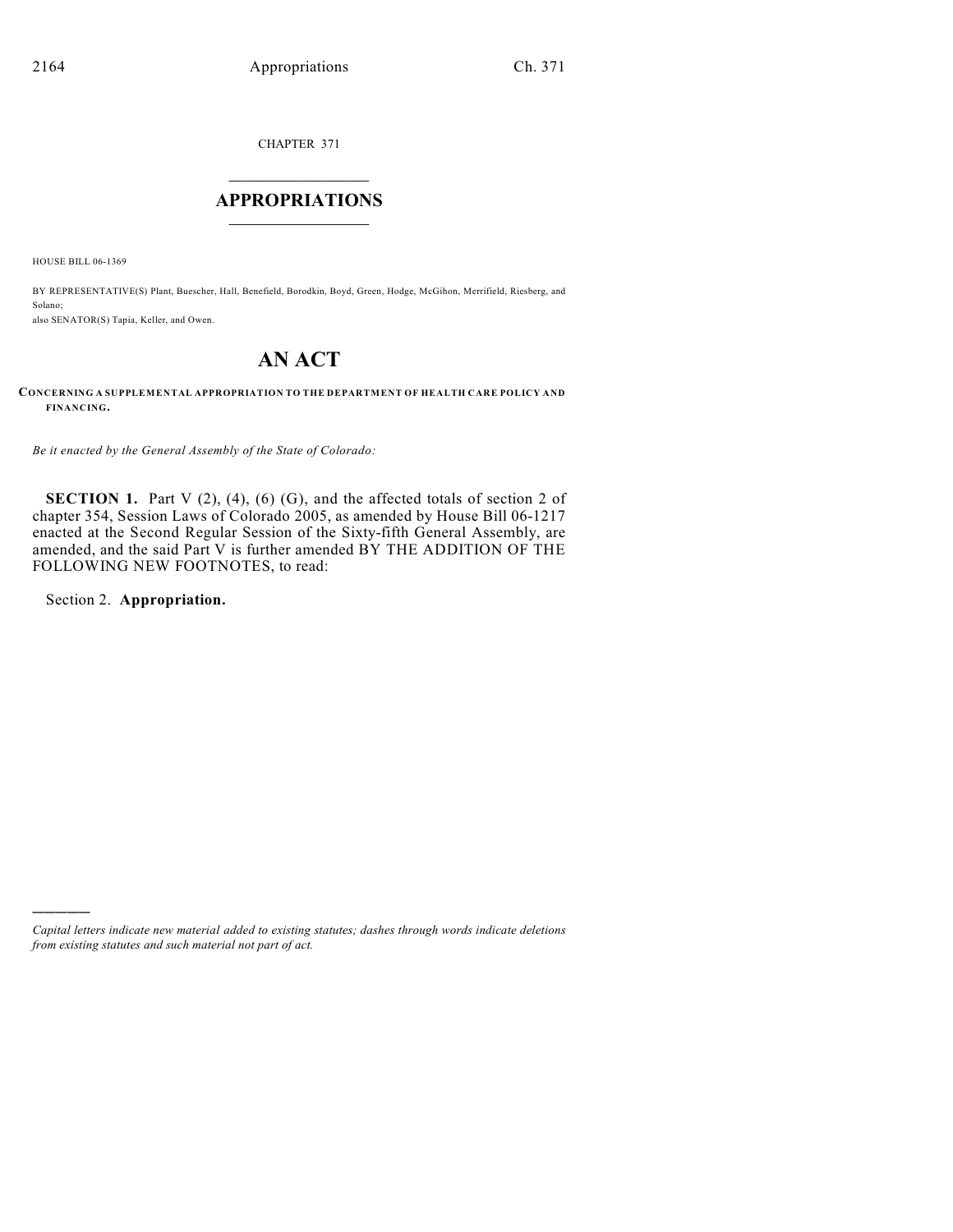|                           |              | APPROPRIATION FROM |                |                      |                             |                         |  |  |  |
|---------------------------|--------------|--------------------|----------------|----------------------|-----------------------------|-------------------------|--|--|--|
|                           |              | <b>GENERAL</b>     | <b>GENERAL</b> |                      |                             |                         |  |  |  |
| ITEM &<br><b>SUBTOTAL</b> | <b>TOTAL</b> | <b>FUND</b>        | <b>FUND</b>    | CASH<br><b>FUNDS</b> | <b>CASH</b><br><b>FUNDS</b> | FEDERAL<br><b>FUNDS</b> |  |  |  |
|                           |              |                    | <b>EXEMPT</b>  |                      | <b>EXEMPT</b>               |                         |  |  |  |
|                           |              |                    |                |                      |                             |                         |  |  |  |

### **PART V DEPARTMENT OF HEALTH CARE POLICY AND FINANCING**

|                                    | 34, 35, 36, 37, 37a, 38, 39, 40, 40a, 41, 42, 42a<br>(2) MEDICAL SERVICES PREMIUMS 34, 35, 36, 37, 38, 39, 40,<br><b>PREMIUMS</b> |
|------------------------------------|-----------------------------------------------------------------------------------------------------------------------------------|
| Services for 35,308                |                                                                                                                                   |
| Supplemental Security              |                                                                                                                                   |
| Income Adults 65 and               |                                                                                                                                   |
| Older (SSI $65 +$ ) at an          |                                                                                                                                   |
| average cost of                    |                                                                                                                                   |
| <del>\$19,467.57</del> \$19,549.17 | <del>687,361,114</del>                                                                                                            |
|                                    | 690,242,167                                                                                                                       |
| Services for 5,943                 |                                                                                                                                   |
| Supplemental Security              |                                                                                                                                   |
| Income Adults 60 to 64             |                                                                                                                                   |
| Years of Age (SSI 60 -             |                                                                                                                                   |
| 64) at an average cost of          |                                                                                                                                   |
| <del>\$13,491.96</del> \$13,541.73 | 80,162,161                                                                                                                        |
|                                    | 80,478,501                                                                                                                        |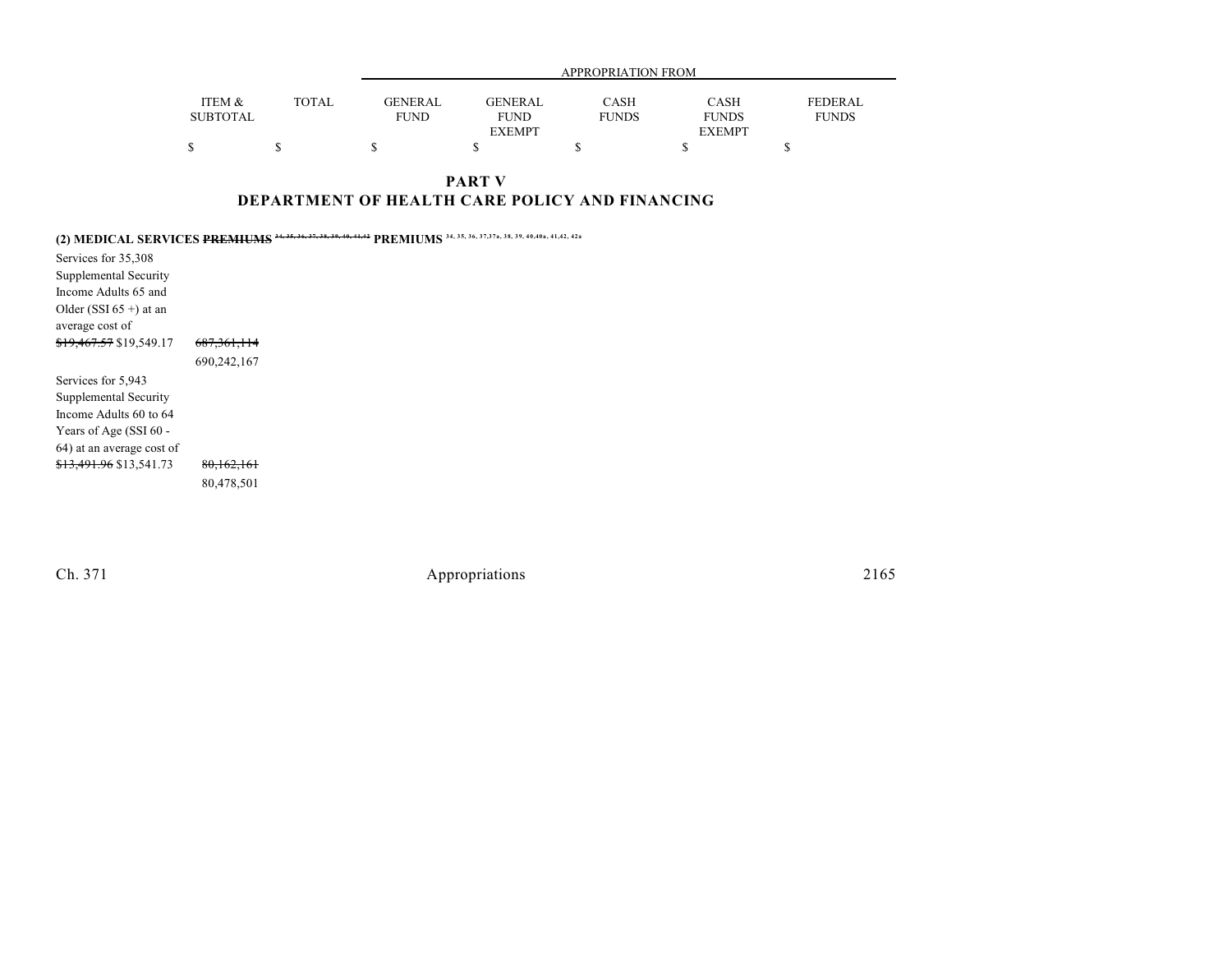## Appropriations 21

|--|--|

|                                                                                                                                                 |                                           |    | APPROPRIATION FROM |    |    |    |              |                               |                                                |                      |                                       |                                |
|-------------------------------------------------------------------------------------------------------------------------------------------------|-------------------------------------------|----|--------------------|----|----|----|--------------|-------------------------------|------------------------------------------------|----------------------|---------------------------------------|--------------------------------|
|                                                                                                                                                 | ITEM &<br><b>SUBTOTAL</b>                 |    |                    |    |    |    | <b>TOTAL</b> | <b>GENERAL</b><br><b>FUND</b> | <b>GENERAL</b><br><b>FUND</b><br><b>EXEMPT</b> | CASH<br><b>FUNDS</b> | CASH<br><b>FUNDS</b><br><b>EXEMPT</b> | <b>FEDERAL</b><br><b>FUNDS</b> |
|                                                                                                                                                 | \$                                        | \$ | \$                 | \$ | \$ | \$ | \$           |                               |                                                |                      |                                       |                                |
| Services for 11,355<br>Qualified Medicare<br>Beneficiaries (QMBs)<br>and Special Low-Income<br>Medicare Beneficiaries<br>(SLIMBs) at an average |                                           |    |                    |    |    |    |              |                               |                                                |                      |                                       |                                |
| cost of \$1,079.07                                                                                                                              | 12,252,164<br>12,252,896                  |    |                    |    |    |    |              |                               |                                                |                      |                                       |                                |
| Services for 48,673<br>Supplemental Security<br><b>Income Disabled</b><br>Individuals at an average<br>cost of \$11,816.04                      |                                           |    |                    |    |    |    |              |                               |                                                |                      |                                       |                                |
| \$11,863.29                                                                                                                                     | 575,122,358                               |    |                    |    |    |    |              |                               |                                                |                      |                                       |                                |
| Services for 58,784<br>Categorically Eligible<br>Low-income Adults at an<br>average cost of \$3,915.74<br>\$3,918.90                            | 577,421,678<br>230,182,759<br>230,368,610 |    |                    |    |    |    |              |                               |                                                |                      |                                       |                                |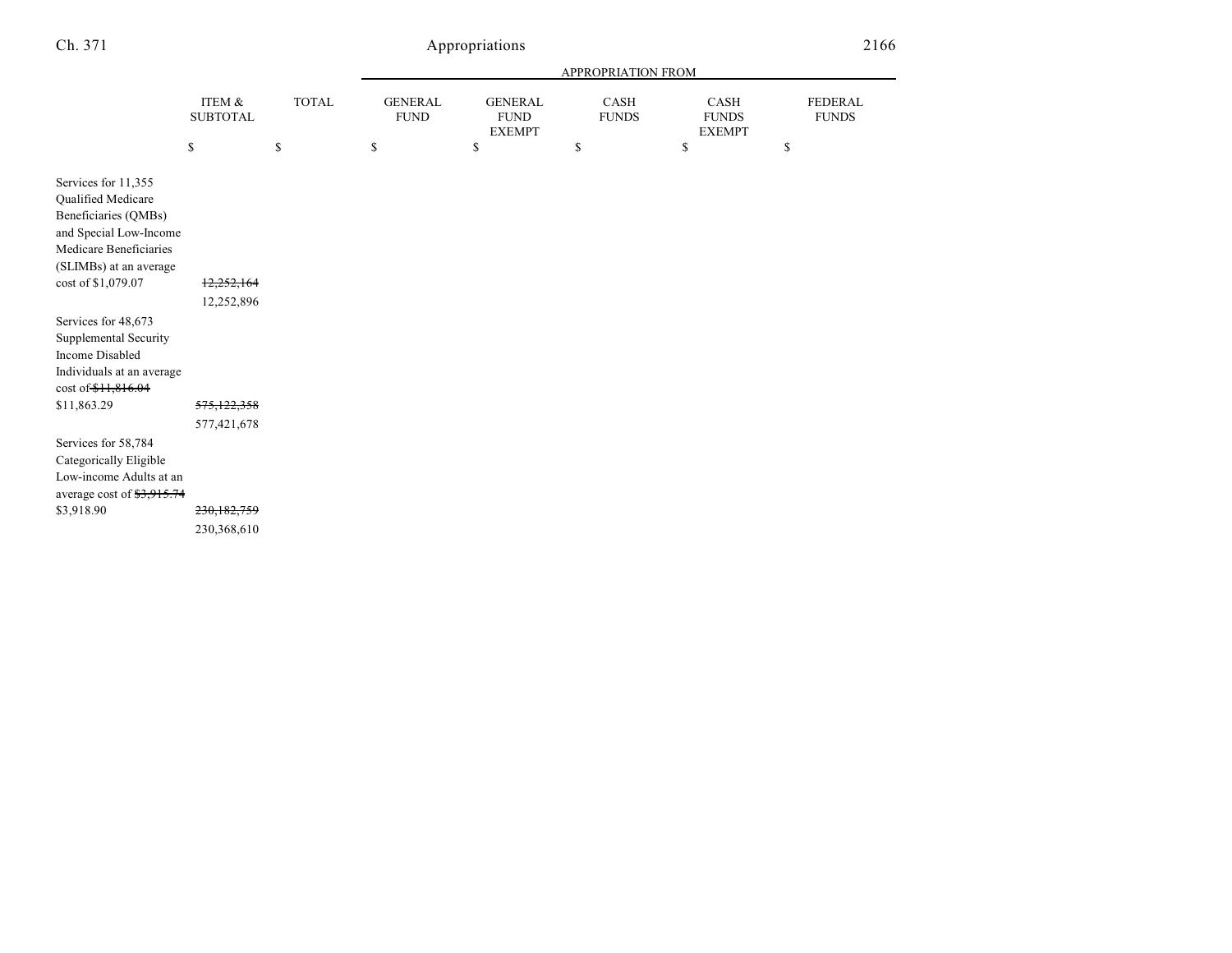| Services for 8,100 Baby    |             |               |                                 |                       |                         |               |
|----------------------------|-------------|---------------|---------------------------------|-----------------------|-------------------------|---------------|
| Care Program Adults at     |             |               |                                 |                       |                         |               |
| an average cost of         |             |               |                                 |                       |                         |               |
| \$7,786.80 \$7,793.31      | 63,073,107  |               |                                 |                       |                         |               |
|                            | 63,125,837  |               |                                 |                       |                         |               |
| Services for 219 Breast    |             |               |                                 |                       |                         |               |
| and Cervical Cancer        |             |               |                                 |                       |                         |               |
| Treatment Clients at an    |             |               |                                 |                       |                         |               |
| Average Cost of            |             |               |                                 |                       |                         |               |
| \$22,341.68                | 4,892,827   |               |                                 |                       |                         |               |
| Services for 236,841       |             |               |                                 |                       |                         |               |
| Eligible Children at an    |             |               |                                 |                       |                         |               |
| average cost of $1,342.00$ |             |               |                                 |                       |                         |               |
| \$1,343.10                 | 317,841,321 |               |                                 |                       |                         |               |
|                            | 318,100,512 |               |                                 |                       |                         |               |
| Services for 16,303        |             |               |                                 |                       |                         |               |
| Foster Children at an      |             |               |                                 |                       |                         |               |
| average cost of \$3,134.07 |             |               |                                 |                       |                         |               |
| \$3,143.51                 | 51,094,670  |               |                                 |                       |                         |               |
|                            | 51,248,601  |               |                                 |                       |                         |               |
| Services for 5,621         |             |               |                                 |                       |                         |               |
| Non-Citizens at an         |             |               |                                 |                       |                         |               |
| average cost of            |             |               |                                 |                       |                         |               |
| \$11,108.48 \$11,124.65    | 62,440,792  |               |                                 |                       |                         |               |
|                            | 62,531,644  |               |                                 |                       |                         |               |
|                            |             | 2,084,423,273 | 1,023,642,714(M)                | $76,512$ <sup>a</sup> | 22,782,311 <sup>b</sup> | 1,037,921,736 |
|                            |             | 2,090,663,273 | $1,026,762,714(M)$ <sup>c</sup> |                       |                         | 1,041,041,736 |
|                            |             |               |                                 |                       |                         |               |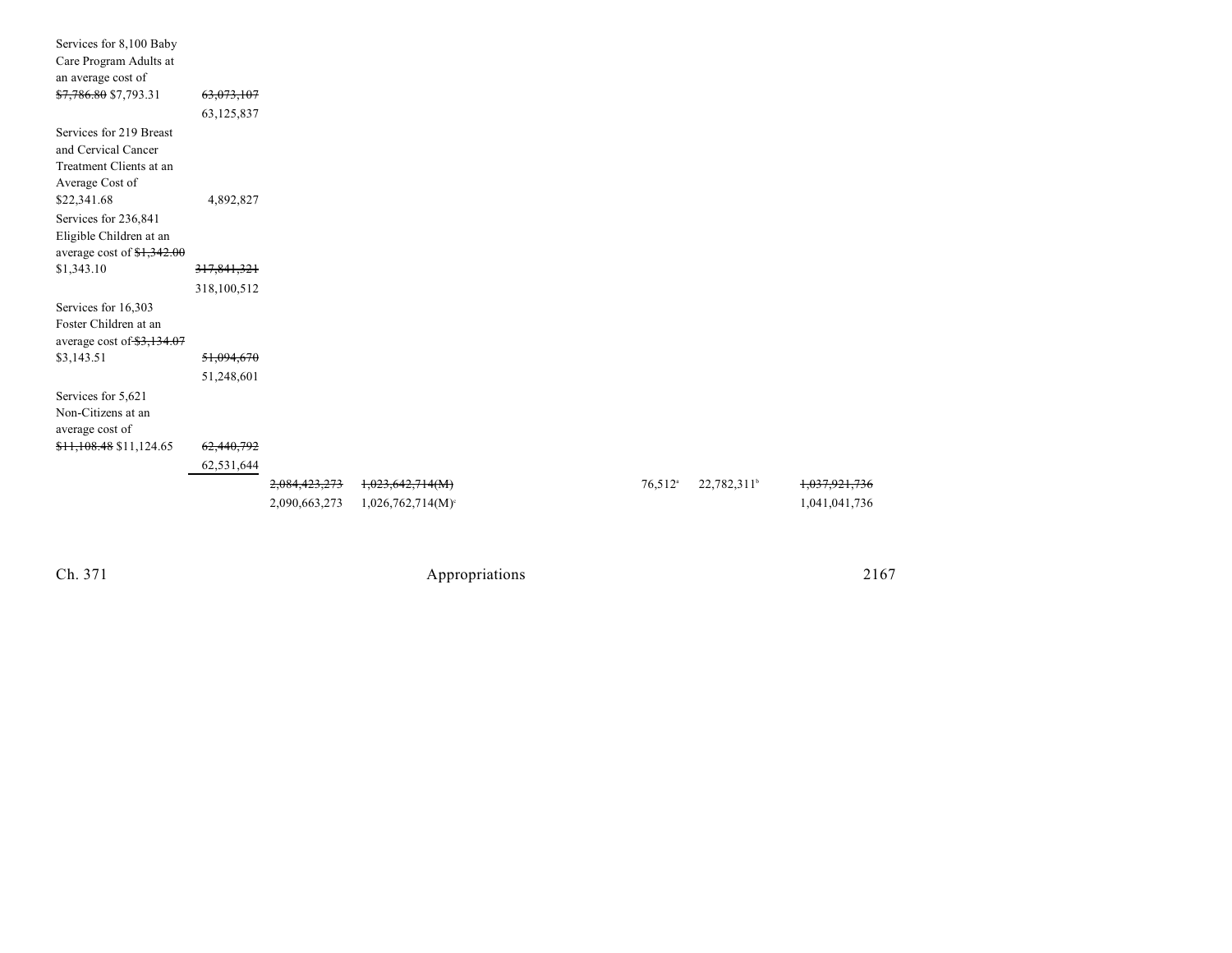### Ch. 371 Appropriations 2168

|                 |       | APPROPRIATION FROM |                |              |               |                |  |  |  |
|-----------------|-------|--------------------|----------------|--------------|---------------|----------------|--|--|--|
| ITEM &          | TOTAL | <b>GENERAL</b>     | <b>GENERAL</b> | <b>CASH</b>  | <b>CASH</b>   | <b>FEDERAL</b> |  |  |  |
| <b>SUBTOTAL</b> |       | <b>FUND</b>        | <b>FUND</b>    | <b>FUNDS</b> | <b>FUNDS</b>  | <b>FUNDS</b>   |  |  |  |
|                 |       |                    | <b>EXEMPT</b>  |              | <b>EXEMPT</b> |                |  |  |  |
|                 |       |                    |                |              |               |                |  |  |  |

 $\text{F}$  This amount shall be from service fees received from privately owned intermediate care facilities for the mentally retarded, pursuant to Section 26-4-410 (1) (d) (I), C.R.S.

 Of this amount, \$13,934,260 represents public funds certified as representing expenditures incurred by public nursing homes and hospitals that are eligible for <sup>b</sup> federal financial participation under the Medicaid program, \$6,216,752 shall be from the imposition of additional state cigarette and tobacco taxes pursuant to Section 21 of Article X of the State Constitution, \$1,462,635 shall be public funds certified as representing expenditures incurred by Denver Health and Hospital Authority for out-stationing expenditures that are eligible for federal financial participation under the Medicaid program, \$855,289 shall be from the Breast and Cervical Cancer Prevention and Treatment Fund created in Section 26-4-532 (7), C.R.S., and \$313,375 shall be from the Colorado Autism Treatment Fund created in Section 26-4-695, C.R.S.

 OF THIS AMOUNT, \$2,550,000 SHALL BE USED TO INCREASE RATES FOR HOME- AND COMMUNITY-BASED SERVICE PROVIDERS IN ACCORDANCE TO FOOTNOTE 40a. ANY <sup>c</sup> OF THESE FUNDS UNEXPENDED PRIOR TO JULY 1, 2006, SHALL BE ROLLED FORWARD AND SHALL REMAIN AVAILABLE FOR EXPENDITURE IN FY 2006-07.

#### **(4) INDIGENT CARE PROGRAM**

| Safety Net Provider      |              |              |                                         |
|--------------------------|--------------|--------------|-----------------------------------------|
| Payments <sup>43</sup>   | 281,007,750  | 9,432,484(M) | 131,071,391 <sup>a</sup><br>140,503,875 |
| The Children's Hospital, |              |              |                                         |
| Clinic Based Indigent    |              |              |                                         |
| Care                     | 6,119,760    | 3,059,880(M) | 3,059,880                               |
| Pediatric Speciality     |              |              |                                         |
| Hospital                 | 5,452,134    | 2,726,067(M) | 2,726,067                               |
| H.B. 97-1304 Children's  |              |              |                                         |
| Basic Health Plan Trust  | 23, 342, 785 | 2,255,000    | $160.256^{\circ}$<br>20,927,529°        |
|                          | 25, 342, 785 | 4,255,000    |                                         |
|                          |              |              |                                         |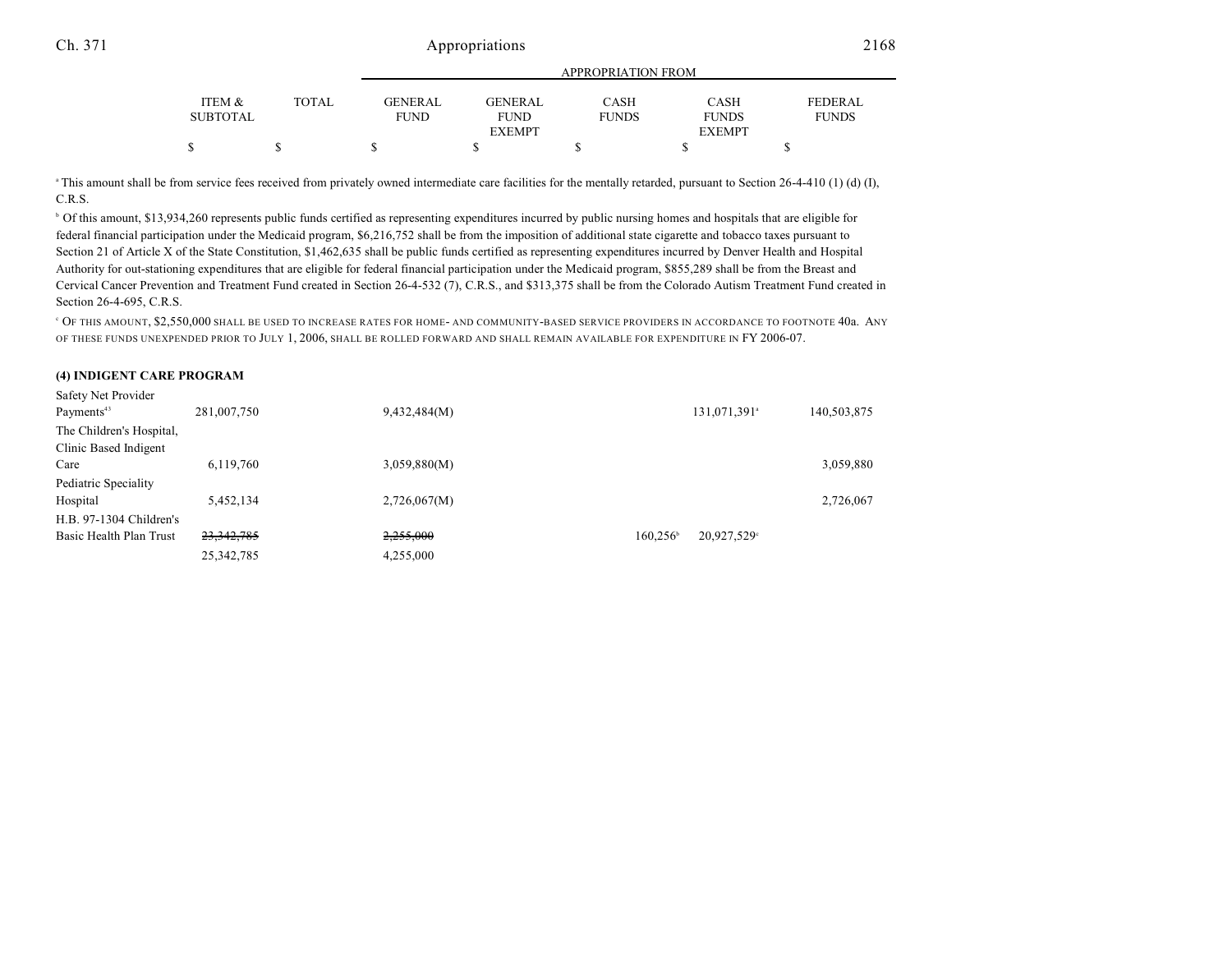| 4,181,207  |             |  |  | 1,947,089 <sup>d</sup>   | 2,234,118               |
|------------|-------------|--|--|--------------------------|-------------------------|
|            |             |  |  |                          |                         |
| 77,006,123 |             |  |  |                          | 49,949,814              |
|            |             |  |  |                          |                         |
| 6,218,783  |             |  |  | $2,176,574$ <sup>d</sup> | 4,042,209               |
|            |             |  |  |                          |                         |
| 2,615,941  |             |  |  | $2,615,941$ °            |                         |
|            |             |  |  |                          |                         |
|            |             |  |  |                          |                         |
| 2,615,941  |             |  |  | $2,615,941$ <sup>f</sup> |                         |
|            | 408,560,424 |  |  |                          |                         |
|            | 410,560,424 |  |  |                          |                         |
|            |             |  |  |                          | 27,056,309 <sup>d</sup> |

<sup>a</sup> This amount represents public funds certified as representing expenditures incurred by hospitals that are eligible for federal financial participation under the Medicaid Major Teaching Hospital Program, Medicaid, and the Medicaid Disproportionate Share Payments to Hospitals Program.

<sup>b</sup> This amount shall be from annual premiums paid by participating families.

<sup>e</sup> This amount shall be from the Tobacco Litigation Settlement Cash Fund created in Section 24-22-115, C.R.S., pursuant to Section 24-75-1104.5 (1) (c), C.R.S.

<sup>d</sup> These amounts shall be from the Children's Basic Health Plan Trust created in Section 26-19-105, C.R.S.

<sup>e</sup> This amount shall be from the Tobacco Litigation Settlement Cash Fund created in Section 24-22-115, C.R.S., pursuant to Section 24-75-1104.5 (1) (b), C.R.S.

<sup>r</sup> This amount shall be from the Comprehensive Primary and Preventive Care Fund created in Section 26-4-1007, C.R.S., pursuant to Section 24-75-1104.5 (1) (b), C.R.S.

#### **(6) DEPARTMENT OF HUMAN SERVICES MEDICAID-FUNDED PROGRAMS**

**(G) Services for People with Developmental Disabilities - Medicaid Funding**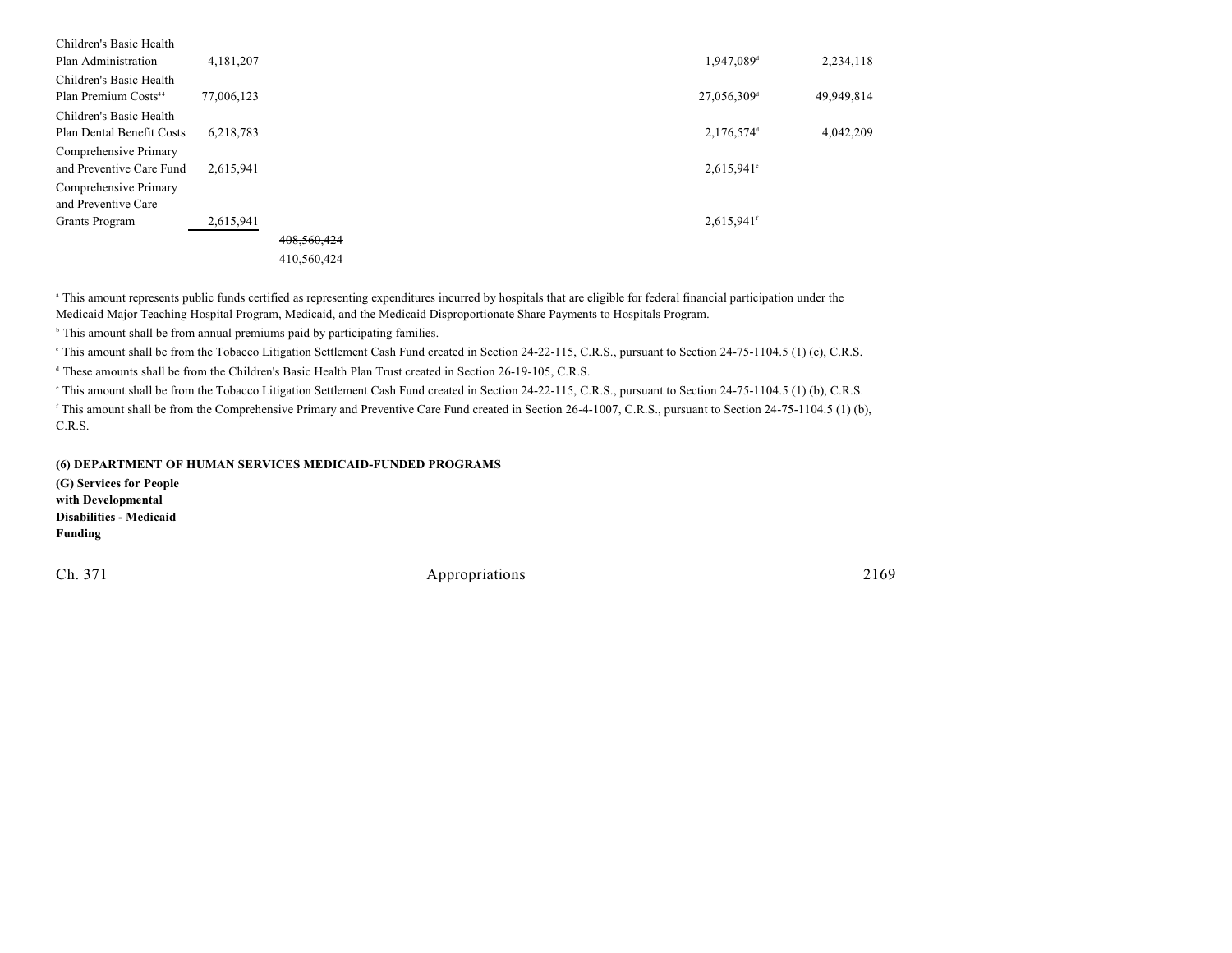### Appropriations 2170

|                                                  |                                 |                    | APPROPRIATION FROM                  |                                                      |                                   |                                                    |                                      |  |  |
|--------------------------------------------------|---------------------------------|--------------------|-------------------------------------|------------------------------------------------------|-----------------------------------|----------------------------------------------------|--------------------------------------|--|--|
|                                                  | ITEM &<br><b>SUBTOTAL</b><br>\$ | <b>TOTAL</b><br>\$ | <b>GENERAL</b><br><b>FUND</b><br>\$ | <b>GENERAL</b><br><b>FUND</b><br><b>EXEMPT</b><br>\$ | <b>CASH</b><br><b>FUNDS</b><br>\$ | <b>CASH</b><br><b>FUNDS</b><br><b>EXEMPT</b><br>\$ | <b>FEDERAL</b><br><b>FUNDS</b><br>\$ |  |  |
|                                                  |                                 |                    |                                     |                                                      |                                   |                                                    |                                      |  |  |
| <b>Community Services</b><br>Administration      | 2,337,168                       |                    | 1,168,584(M)                        |                                                      |                                   |                                                    | 1,168,584                            |  |  |
| <b>Community Services</b>                        |                                 |                    |                                     |                                                      |                                   |                                                    |                                      |  |  |
| Adult Program Costs and                          |                                 |                    |                                     |                                                      |                                   |                                                    |                                      |  |  |
| CCMS Replacement -                               |                                 |                    |                                     |                                                      |                                   |                                                    |                                      |  |  |
| Medicaid Funding                                 | 223,788,132                     |                    | $111,882,316(M)^*$                  |                                                      |                                   |                                                    | 111,905,816 <sup>*</sup>             |  |  |
|                                                  | 224,591,646                     |                    | $112,284,073(M)^{a}$                |                                                      |                                   |                                                    | 112,307,573 <sup>a</sup>             |  |  |
| Federally-matched Local                          |                                 |                    |                                     |                                                      |                                   |                                                    |                                      |  |  |
| Program Costs                                    | 24,281,838                      |                    |                                     |                                                      |                                   | $12,140,919$ <sup>b</sup>                          | $12,140,919$ <sup>a</sup>            |  |  |
| Regional Centers -                               |                                 |                    |                                     |                                                      |                                   |                                                    |                                      |  |  |
| Medicaid Funding                                 | 39,321,388                      |                    | 18,917,494(M)                       |                                                      |                                   | $743,200^{\circ}$                                  | 19,660,694                           |  |  |
| Regional Center<br>Depreciation and Annual       |                                 |                    |                                     |                                                      |                                   |                                                    |                                      |  |  |
| Adjustments                                      | 1,498,251                       |                    | 749,126(M)                          |                                                      |                                   |                                                    | 749,125                              |  |  |
| Services for Children and<br>Families - Medicaid |                                 |                    |                                     |                                                      |                                   |                                                    |                                      |  |  |
| Funding                                          | 3,813,077                       |                    | $1,906,539(M)^{a}$                  |                                                      |                                   |                                                    | 1,906,538 <sup>a</sup>               |  |  |
|                                                  | 295,039,854                     |                    |                                     |                                                      |                                   |                                                    |                                      |  |  |
|                                                  | 295,843,368                     |                    |                                     |                                                      |                                   |                                                    |                                      |  |  |

<sup>a</sup> Up to 3.0 percent of these funds, if not expended prior to July 1, 2006, shall be rolled forward and shall remain available for expenditure in FY 2006-07.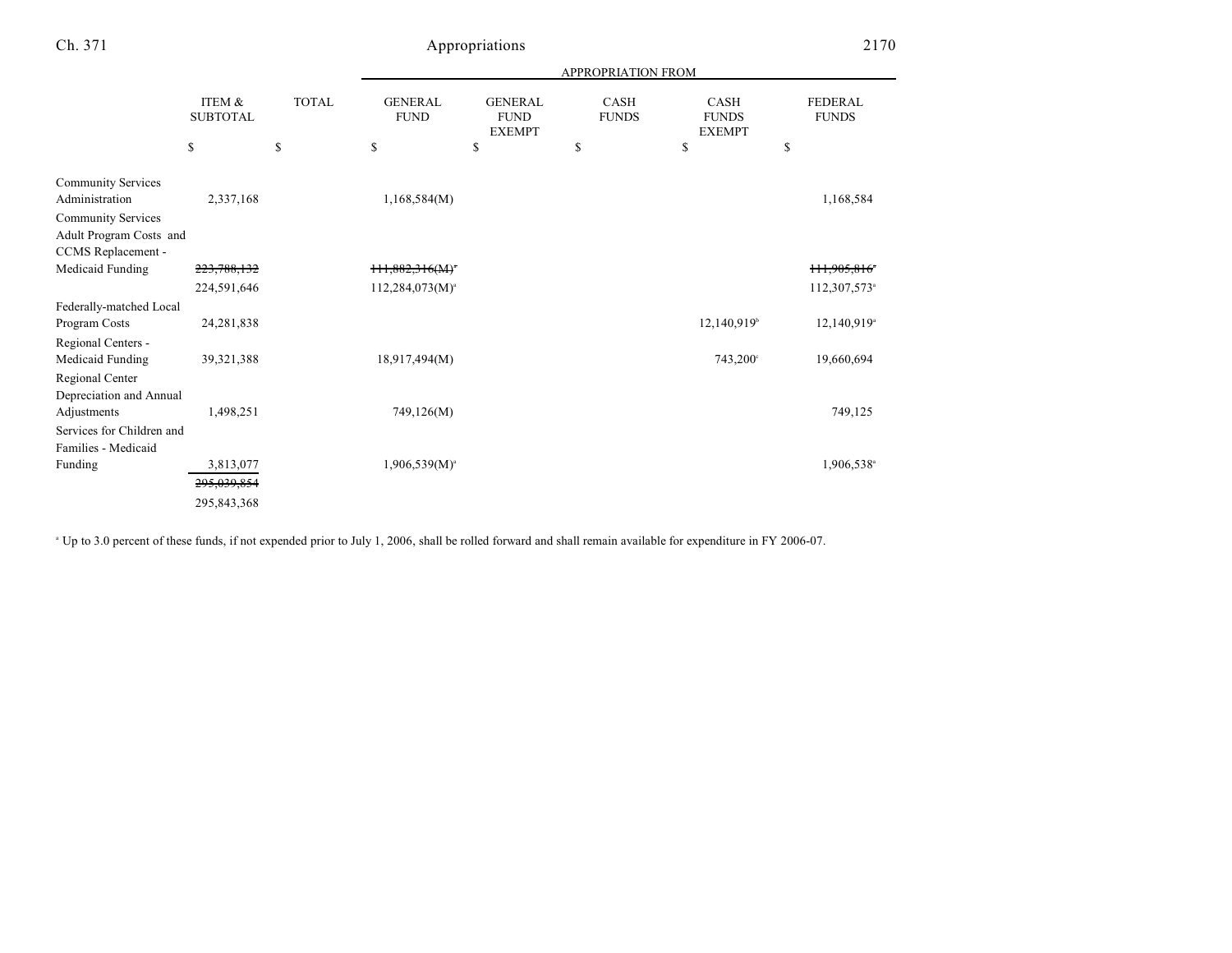<sup>b</sup> This amount represents funds certified as expenditures incurred by local governments that are eligible for federal financial participation under Medicaid. Up to 3.0 percent of these funds, if not expended prior to July 1, 2006, shall be rolled forward and shall remain available for expenditure in FY 2006-07. <sup>e</sup> This amount shall be from service fees from regional centers for the developmentally disabled, pursuant to Section 26-4-410 (1) (d) (I), C.R.S.

#### 442,822,528 443,626,042

**TOTALS PART V (HEALTH CARE POLICY AND**

| .                                 |                                                        |                         |                 |
|-----------------------------------|--------------------------------------------------------|-------------------------|-----------------|
| <b>FINANCING)</b> <sup>4, 5</sup> | <del>\$3,300,352,702</del> \$ <del>1,395,254,474</del> | \$655,697 \$300,340,778 | \$1,604,101,753 |
|                                   | \$3,309,396,216 \$1,400,776,231                        |                         | \$1,607,623,510 |

 $\degree$  Of this amount, \$45,988,426 contains a (T) notation, and \$551,894 contains an (L) notation.

**FOOTNOTES** -- The following statements are referenced to the numbered footnotes throughout section 2.

 $\frac{37a}{10}$  DEPARTMENT OF HEALTH CARE POLICY AND FINANCING, MEDICAL SERVICE PREMIUMS THE CALCULATIONS FOR THIS LINE ITEM INCLUDE \$831,000 TOTAL FUNDS FOR A 1.0 PERCENT RATE INCREASE FOR INPATIENT HOSPITAL SERVICES PROVIDED TO MEDICAID CLIENTS. IT IS THE INTENT OF THE GENERAL ASSEMBLY THAT THE MEDICAL SERVICES BOARD ADOPT RULES THAT INCREASE EACH INDIVIDUAL HOSPITAL'S MEDICAID REIMBURSEMENT RATE BY 1.0 PERCENT FOR INPATIENT HOSPITAL SERVICES PROVIDED TO MEDICAID CLIENTS. THE DEPARTMENT IS ALSO REQUESTED TO PROVIDE A REPORT TO THE JOINT BUDGET COMMITTEE BY JUNE 1, 2006, ON THE STATUS OF THE RULES ADOPTED BY THE MEDICAL SERVICES BOARD REGARDING THIS RATE INCREASE.

(Governor lined through this provision. See the editor's note and the Governor's letter following this act.)

40a DEPARTMENT OF HEALTH CARE POLICY AND FINANCING, MEDICAL SERVICES PREMIUMS THE CALCULATIONS FOR THIS LINE ITEM INCLUDE \$5,100,000 TOTAL FUNDS FOR RATE INCREASES FOR LONG-TERM CARE COMMUNITY PROVIDERS. IT IS THE INTENT OF THE GENERAL ASSEMBLY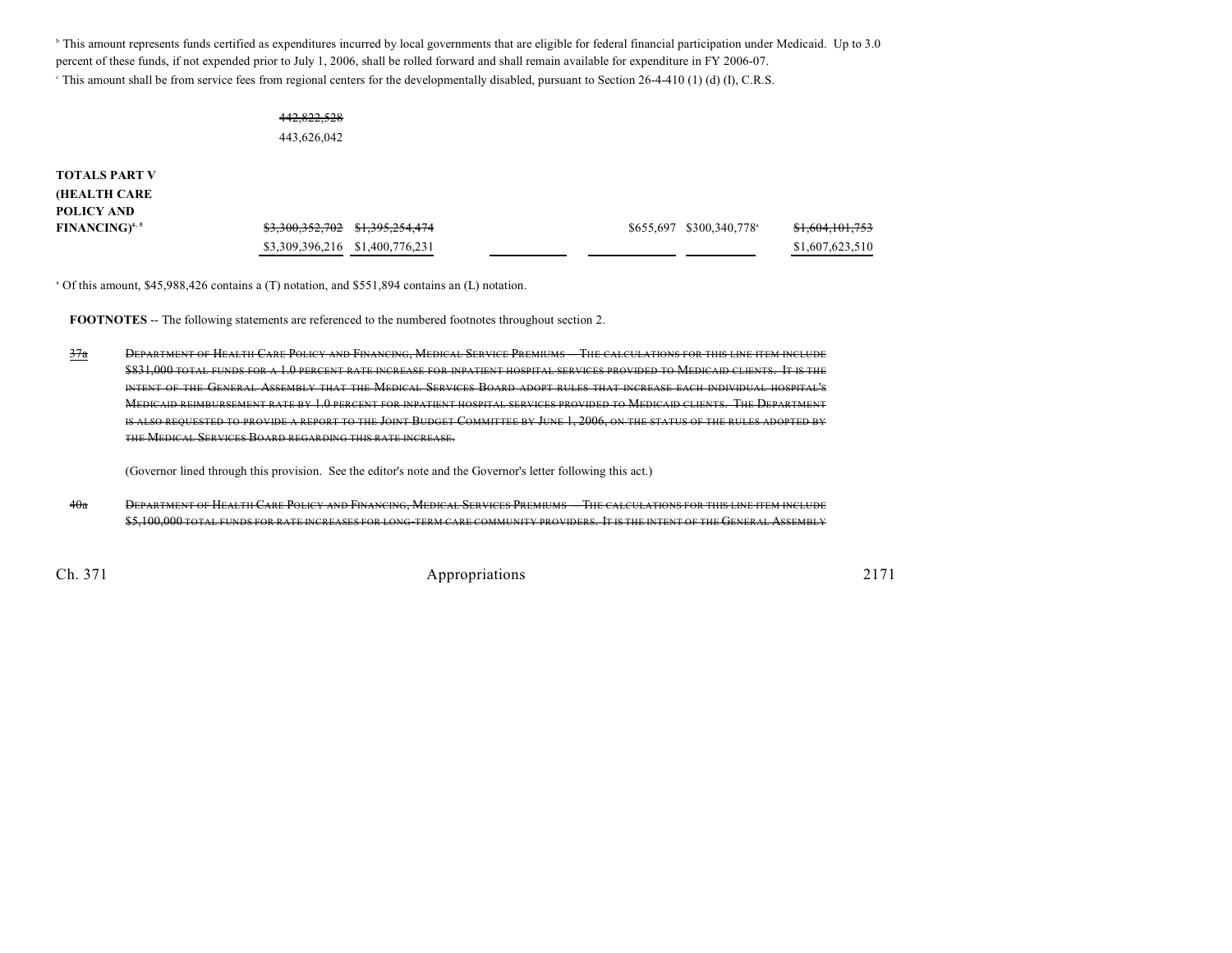### Ch. 371 Appropriations 2172

|                                      |                                                | APPROPRIATION FROM            |                                                |                             |                                              |                         |  |
|--------------------------------------|------------------------------------------------|-------------------------------|------------------------------------------------|-----------------------------|----------------------------------------------|-------------------------|--|
| <b>ITEM &amp;</b><br><b>SUBTOTAL</b> | <b>TOTAL</b>                                   | <b>GENERAL</b><br><b>FUND</b> | <b>GENERAL</b><br><b>FUND</b><br><b>EXEMPT</b> | <b>CASH</b><br><b>FUNDS</b> | <b>CASH</b><br><b>FUNDS</b><br><b>EXEMPT</b> | FEDERAL<br><b>FUNDS</b> |  |
| \$                                   | S                                              | \$                            | S                                              | \$                          | <sup>\$</sup>                                | \$                      |  |
|                                      | THAT THE DEPARTMENT INCREASE RATES AS FOLLOWS: |                               |                                                |                             |                                              |                         |  |
| PROVIDER                             |                                                |                               | RATE                                           |                             | <b>ESTIMATED</b>                             |                         |  |
| <b>CLASS</b>                         |                                                |                               | <b>INCREASE</b>                                |                             | <b>FUNDING</b>                               |                         |  |
| <b>ASSISTED LIVING FACILITIES</b>    |                                                |                               | 15.07%                                         |                             | \$1,142,490                                  |                         |  |
| <b>DAY CARE SERVICES</b>             |                                                |                               | 3.57%                                          |                             | \$46,367                                     |                         |  |
| <b>SKILLED NURSING</b>               |                                                | 7.20%                         |                                                | \$567,960                   |                                              |                         |  |
| <b>HOME HEALTH AIDES</b>             |                                                |                               | 4.20%                                          |                             | \$586,690                                    |                         |  |
| PHYSICAL THERAPY                     |                                                |                               | 36.30%                                         |                             | \$286,990                                    |                         |  |
| <b>SPEECH THERAPY</b>                |                                                | 35.90%                        |                                                | \$146,664                   |                                              |                         |  |
| <b>OCCUPATIONAL THERAPY</b>          |                                                |                               | 29.20%                                         |                             | \$173,356                                    |                         |  |
| PRIVATE DUTY REGISTERED NURSING      |                                                |                               | 3.80%                                          |                             | \$90,220                                     |                         |  |
| PRIVATE DUTY LICENSED NURSING        |                                                |                               | 8.00%                                          |                             | \$90,218                                     |                         |  |
| PERSONAL CARE HOMEMAKER              |                                                |                               | 10.00%                                         |                             | \$1.846.514                                  |                         |  |
| ALL OTHER                            |                                                |                               | 2.57%                                          |                             | \$122,531                                    |                         |  |
| <b>TOTAL</b>                         |                                                |                               |                                                |                             | \$5,100,000                                  |                         |  |

THE DEPARTMENT IS REQUESTED TO REPORT TO THE JOINT BUDGET COMMITTEE BY JUNE 1, 2006 THE RATE PLAN THAT HAS BEEN ADOPTED BY THE MEDICAL SERVICES BOARD.

(Governor lined through this provision. See the editor's note and the Governor's letter following this act.)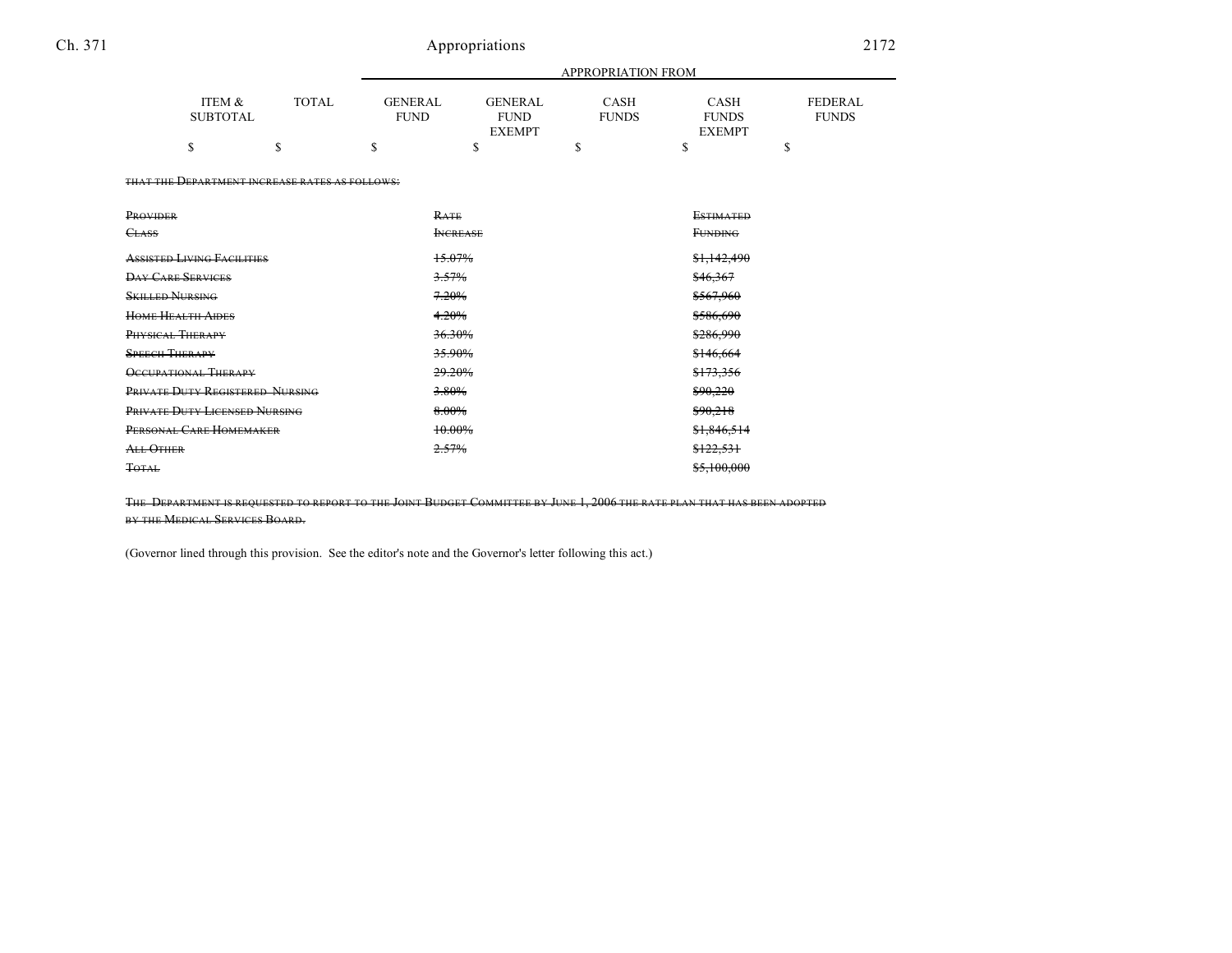42a DEPARTMENT OF HEALTH CARE POLICY AND FINANCING, MEDICAL SERVICE PREMIUMS THE CALCULATIONS FOR THIS LINE ITEM INCLUDES \$309,000 TOTAL FUNDS FOR A 2.0 PERCENT RATE INCREASE FOR DURABLE MEDICAL EQUIPMENT RATES. IT IS THE INTENT OF THE GEN ASSEMBLY THAT THE MEDICAL SERVICES BOARD ADOPT RULES THAT INCREASE EACH DURABLE MEDICAL EQUIPMENT RATES BY 2.0 PE THE DEPARTMENT IS ALSO REQUESTED TO PROVIDE A REPORT TO THE JOINT BUDGET COMMITTEE BY JUNE 1, 2006, ON THE STATUS OF THE RULES ADOPTED BY THE MEDICAL SERVICES BOARD REGARDING THIS RATE INCREASE.

(Governor lined through this provision. See the editor's note and the Governor's letter following this act.)

**SECTION 2. Safety clause.** The general assembly hereby finds, determines, and declares that this act is necessary for the immediate preservation of the public peace, health, and safety.

Approved in part and vetoed in part: March 31, 2006

**Editor's note:** The following is a reprinting of the Governor's message filed with House Bill 06-1369 when he approved the bill in part and vetoed it in part on March 31, 2006. Markings were made on the bill by the Governor purporting to veto provisions contained in footnotes. For the reasons set forth in the letter to the Governor on page 131 of Volume 1 of the 1989 Session Laws of Colorado, the President of the Senate and the Speaker of the House of Representatives expressed their opinion that similar markings made on the 1989 long bill did not constitute valid vetoes. However, the Colorado Supreme Court has held that such purported vetoes are entitled to a presumption of validity. See *Romer v. Colorado General Assembly*, 810 P.2d 215 (Colo. 1991). In view of this holding, the purported vetoes are reflected in the version of the bill printed on the preceding pages. Subsequently the Colorado Supreme Court held that such purported vetoes to definitional headnotes are not "items" subject to the Governor's item veto power, but they were found to violate the separation of powers by intruding on the authority of the executive branch to administer the laws. See *Colorado General Assembly v. Owens*, No. 04SC816 (Colo. June 12, 2006).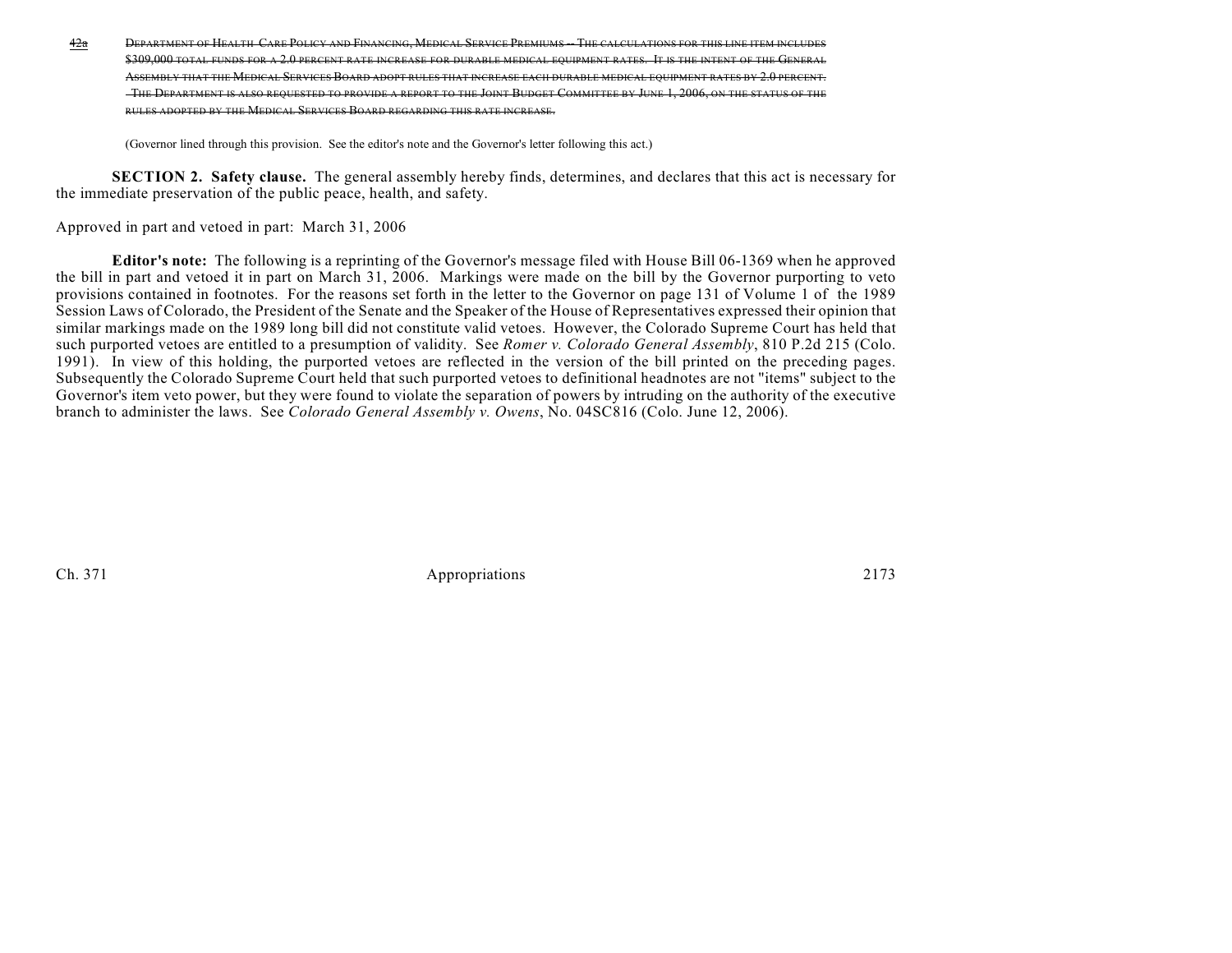March 31, 2006

The Honorable Colorado House of Representatives Sixty-Fifth General Assembly Second Regular Session State Capitol Denver, Colorado 80203

Ladies and Gentlemen:

I am filing with the Secretary of State House Bill 06-1369, "Concerning a supplemental appropriation to the Department of Health Care Policy and Financing." Approved in part and disapproved in part on March 31, 2006 at 2:10 p.m.

With regard to my veto in this bill, under article IV, section 12 of the Colorado Constitution, I have the "power to disapprove of any item or items of any bill making appropriations of money, embracing distinct items." I have exercised this power with respect to a distinct item in House Bill 06-1369. Pursuant to the Colorado Constitution, I have forwarded copies of the vetoed item from this bill, with my objections, to the house of origin. In lining through this provision, I have vetoed the following items, and this letter sets forth my reasons for doing so.

I have lined through the following items in Section 1 of the bill, thereby vetoing these provisions:

1. **Footnotes 37a, pages 6-7,** "Department of Health Care Policy and Financing, Medical Service Premiums -- The calculations for this line item include \$831,000 total funds for a 1.0 percent rate increase for inpatient hospital services provided to Medicaid clients. It is the intent of the General Assembly that the Medical Services Board adopt rules that increase each individual hospital's Medicaid reimbursement rate by 1.0 percent for inpatient hospital services provided to Medicaid clients. The Department is also requested to provide a report to the Joint Budget Committee by June 1, 2006, on the status of the rules adopted by the Medical Services Board regarding this rate increase."

> This footnote is in violation of the Colorado Constitution, Article III and possibly Article V, Section 32, because it interferes with the ability of the executive branch to administer the appropriation and may constitute substantive legislation that cannot be included in the general appropriations bill. I will instruct the department to comply to the extent feasible.

2. **Footnote 40a, page 7,** "Department of Health Care Policy and Financing, Medical Services Premiums -- The calculations for this line item include \$5,100,000 total funds for rate increases for long-term care community providers. It is the intent of the General Assembly that the Department increase rates as follows: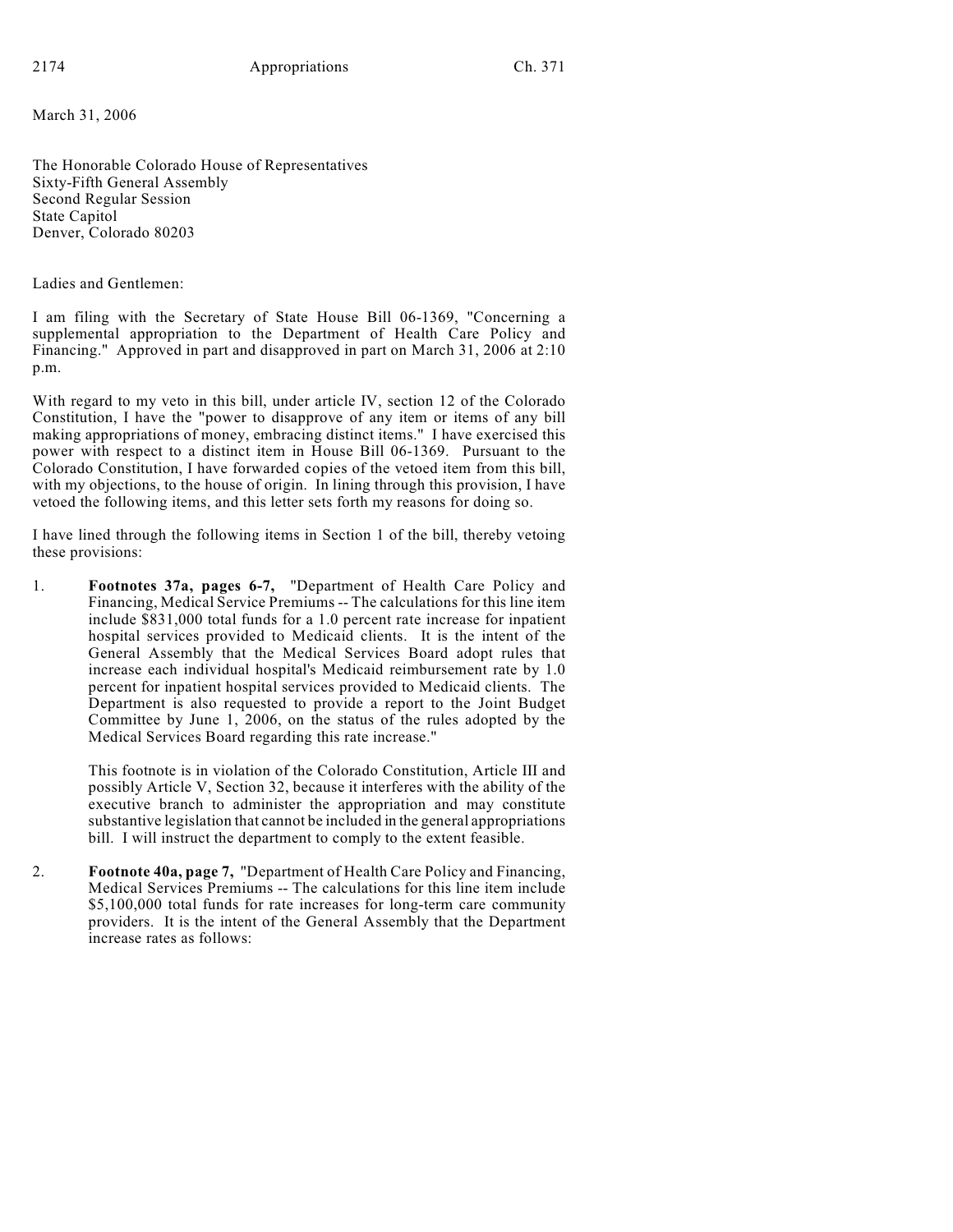| Provider<br>Class                      | Rate<br>Increase | Estimated<br>Funding |
|----------------------------------------|------------------|----------------------|
| <b>Assisted Living Facilities</b>      | 15.07%           | \$1,142,490          |
| Day Care Services                      | $3.57\%$         | \$46,367             |
| <b>Skilled Nursing</b>                 | 7.20%            | \$567,960            |
| Home Health Aides                      | $4.20\%$         | \$586,690            |
| Physical Therapy                       | 36.30%           | \$286,990            |
| Speech Therapy                         | 35.90%           | \$146,664            |
| Occupational Therapy                   | 29.20%           | \$173,356            |
| <b>Private Duty Registered Nursing</b> | 3.80%            | \$90,220             |
| Private Duty Licensed Nursing          | 8.00%            | \$90,218             |
| Personal Care Homemaker                | 10.00%           | \$1,846,514          |
| All Other                              | $2.57\%$         | \$122,531            |
| Total                                  |                  | \$5,100,000          |
|                                        |                  |                      |

The Department is requested to report to the Joint Budget Committee by June 1, 2006 the rate plan that has been adopted by the Medical Services Board."

This footnote is in violation of the Colorado Constitution, Article III and possibly Article V, Section 32, because it interferes with the ability of the executive branch to administer the appropriation and may constitute substantive legislation that cannot be included in the general appropriations bill.

3. **Footnote 42a, page 7,** "Department of Health Care Policy and Financing, Medical Service Premiums -- The calculations for this line item includes \$309,000 total funds for a 2.0 percent rate increase for durable medical equipment rates. It is the intent of the General Assembly that the Medical Services Board adopt rules that increase each durable medical equipment rates by 2.0 percent. The Department is also requested to provide a report to the Joint Budget Committee by June 1, 2006, on the status of the rules adopted by the Medical Services Board regarding this rate increase."

> This footnote is in violation of the Colorado Constitution, Article III and possibly Article V, Section 32, because it interferes with the ability of the executive branch to administer the appropriation and may constitute substantive legislation that cannot be included in the general appropriations bill. I will instruct the department to comply to the extent feasible.